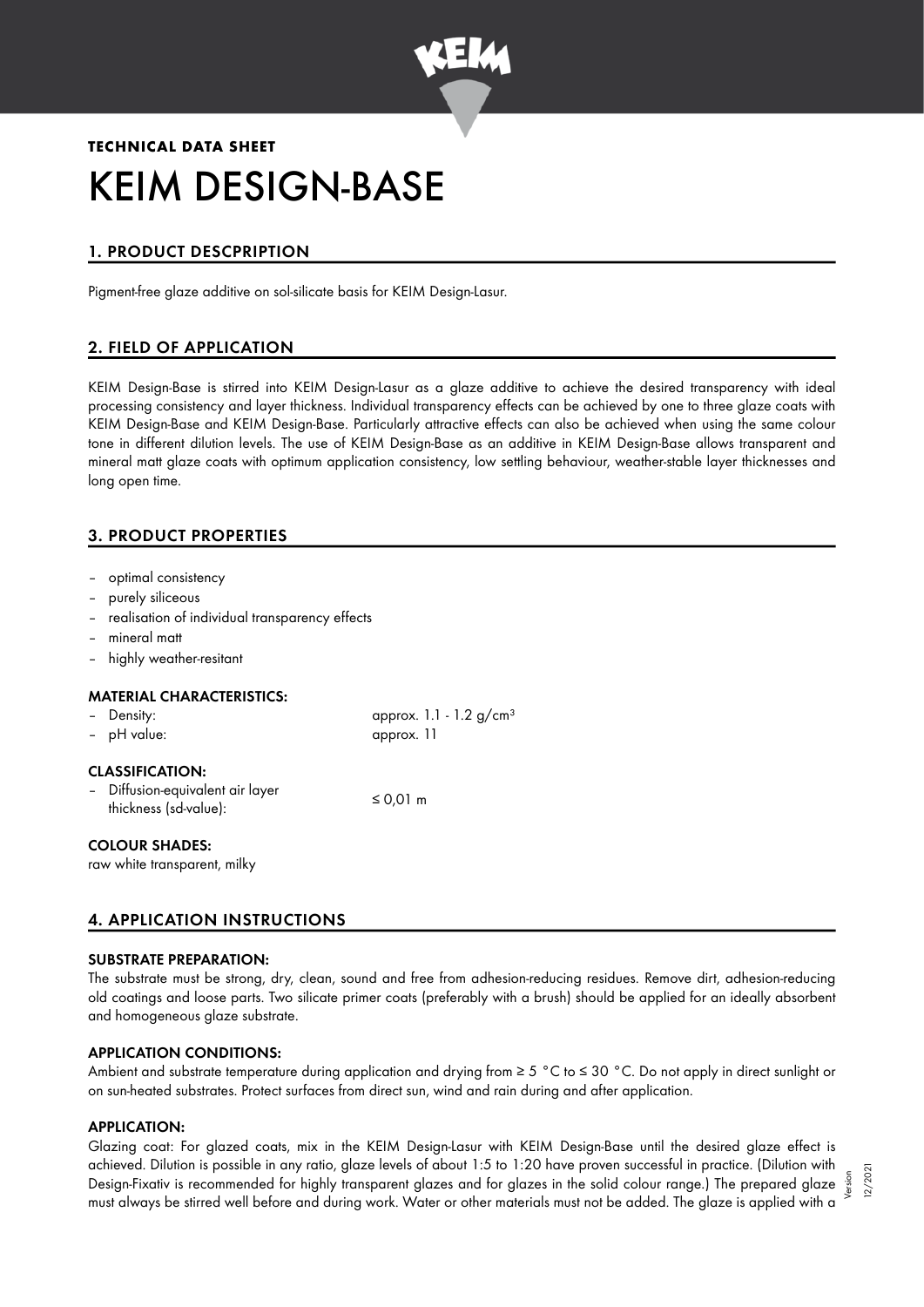suitable glaze brush (e.g. oval KEIM glaze brush) using the crosswise technique. When applying the glaze, it is important to work quickly and avoid build-up.

Note:

The system components of the Design-Lasur system, KEIM Design-Lasur, KEIM Design-Base and Design-Fixativ can be mixed with each other in any ratio. KEIM Design-Base results in a beautiful transparency with ideal application consistency and layer thickness. KEIM Design-Fixativ allows highly transparent, colour-brilliant glazes with low layer thickness.

#### CONSUMPTION:

approx. 0,1 l/m² for ready-to-use mixture of KEIM Design-Lasur with KEIM Design-Base and for a single coating. These material consumption values are guide values for smooth substrates. Exact consumption values must be determined by means of test areas.

#### CLEANING OF TOOLS:

Clean immediately with water.

#### 5. PACKAGING

| <b>Container content</b> | Unit of measure | Quantity on pallet | Type of container |
|--------------------------|-----------------|--------------------|-------------------|
|                          |                 | 24                 | bucket            |
|                          |                 | 70                 | bucket            |

#### 6. STORAGE

| max. storage time | <b>Storage conditions</b>                                                                   |
|-------------------|---------------------------------------------------------------------------------------------|
| 12 months         | keep container tightly sealed.<br>cool<br>frost-free<br>protected from heat and direct sun. |

#### 7. DISPOSAL

For disposal information refer to section 13 of the safety data sheet.

#### EC WASTE CODE:

Waste code: 08 01 12

#### 8. SAFETY INSTRUCTIONS

Please, refer to the Material Safety Data Sheet.

#### GISCODE:

GIS code: BSW 10

#### 9. GENERAL INFORMATION

Cover surfaces not to be treated, especially glass, ceramics and natural stone. Any splashes on surrounding surfaces or traffic areas must be rinsed off immediately with plenty of water. Version

Mixing with products not part of the system or other foreign additives is not permitted.